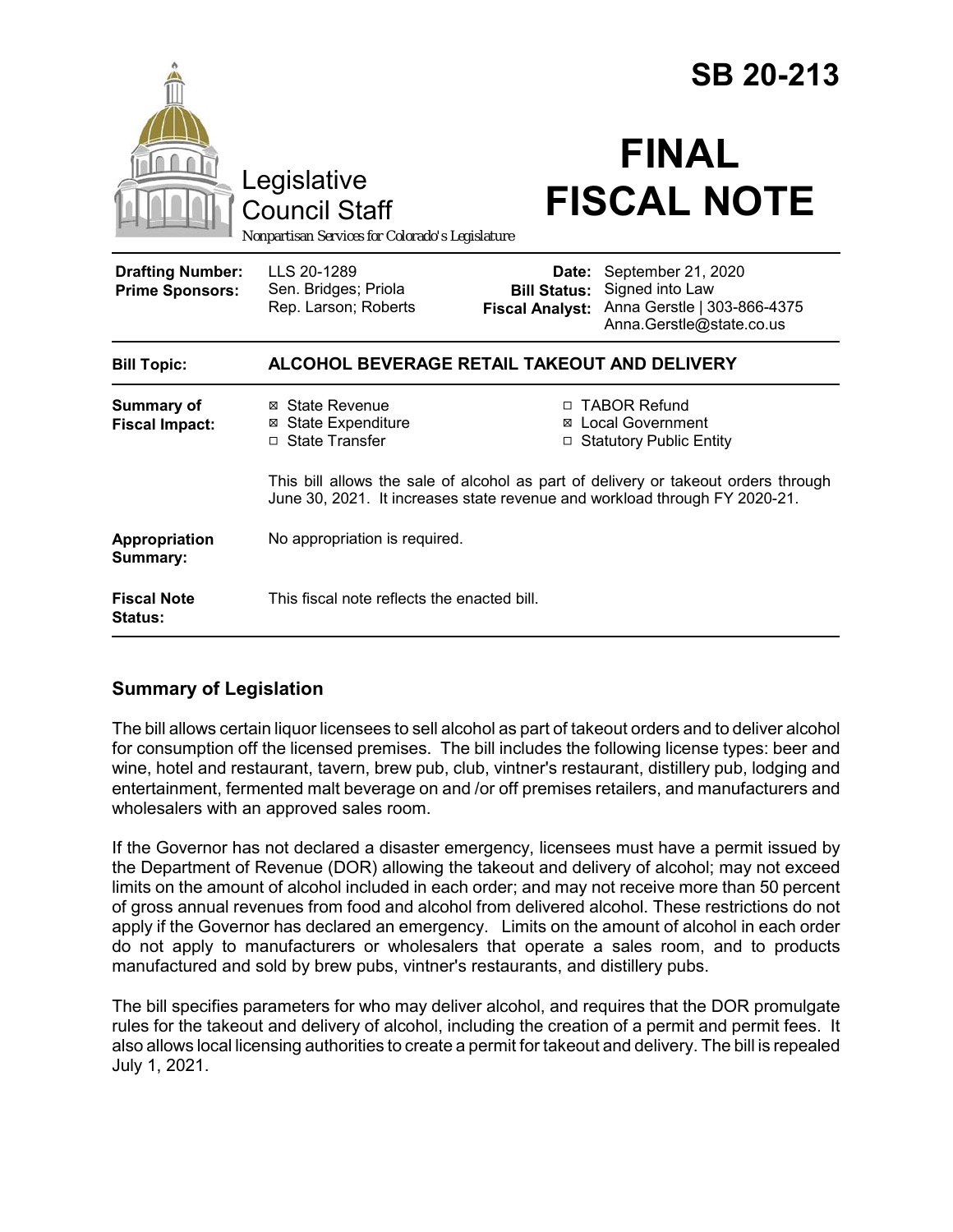September 21, 2020

# **Background**

The Governor's Executive Order 2020-052 allows retailers licensed for on-premises consumption to sell, deliver, and provide for takeout of sealed alcohol beverages if the customer is at least 21 years of age and purchases food. This order was initially in effect March 20, 2020, through Executive Order 2020-011, and remains in effect until 30 days after May 29, 2020, unless further extended. The Department of Revenue Liquor Enforcement Division promulgated emergency rules under the Executive Order.

#### **State Revenue**

The bill increases state revenue to the Liquor Enforcement Division from permit fees in the current FY 2019-20 and FY 2020-21. The fiscal note assumes that the permit and associated fee will not be in place initially and that any fee will be set at a level to cover any additional costs associated with implementation of the permit. For informational purposes, there are currently 8,063 eligible licensees; a fee of \$100 would generate about \$800,000. Because the timing of the fee is dependent on disaster declarations and the number of establishments that will seek the permit is unknown, fee revenue has not been estimated for this fiscal note. Fee revenue is subject to TABOR and deposited in the Liquor Enforcement Division Cash Fund.

#### **State Expenditures**

The bill increases workload and potentially costs for the Liquor Enforcement Division in the Department of Revenue to promulgate rules related to the takeout and delivery sale of alcohol and to implement the changes, including the administration of a permit. Because the framework for allowing takeout and delivery sale of alcohol is already in place and the Governor has declared a disaster emergency, the fiscal note assumes that the initial workload can be accomplished within existing appropriations and that any costs incurred will be covered by permit fees. Should additional appropriations be required in subsequent years, the department will request cash fund spending authority through the annual budget process.

**TABOR refunds.** Under the May 2020 LCS Economic and Revenue Forecast, the state is not expected to collect revenue above the TABOR limit in either FY 2020-21 or FY 2021-22, and refund obligations are not anticipated for these years. This bill does not change these expectations concerning refunds to taxpayers.

## **Local Government**

The bill increases revenue and workload for the local licensing authorities that choose to require a permit for takeout and delivery of alcohol. Permit fees and associated workload will vary by local jurisdiction.

## **Effective Date**

The bill was signed into law by the Governor and took effect on July 13, 2020.